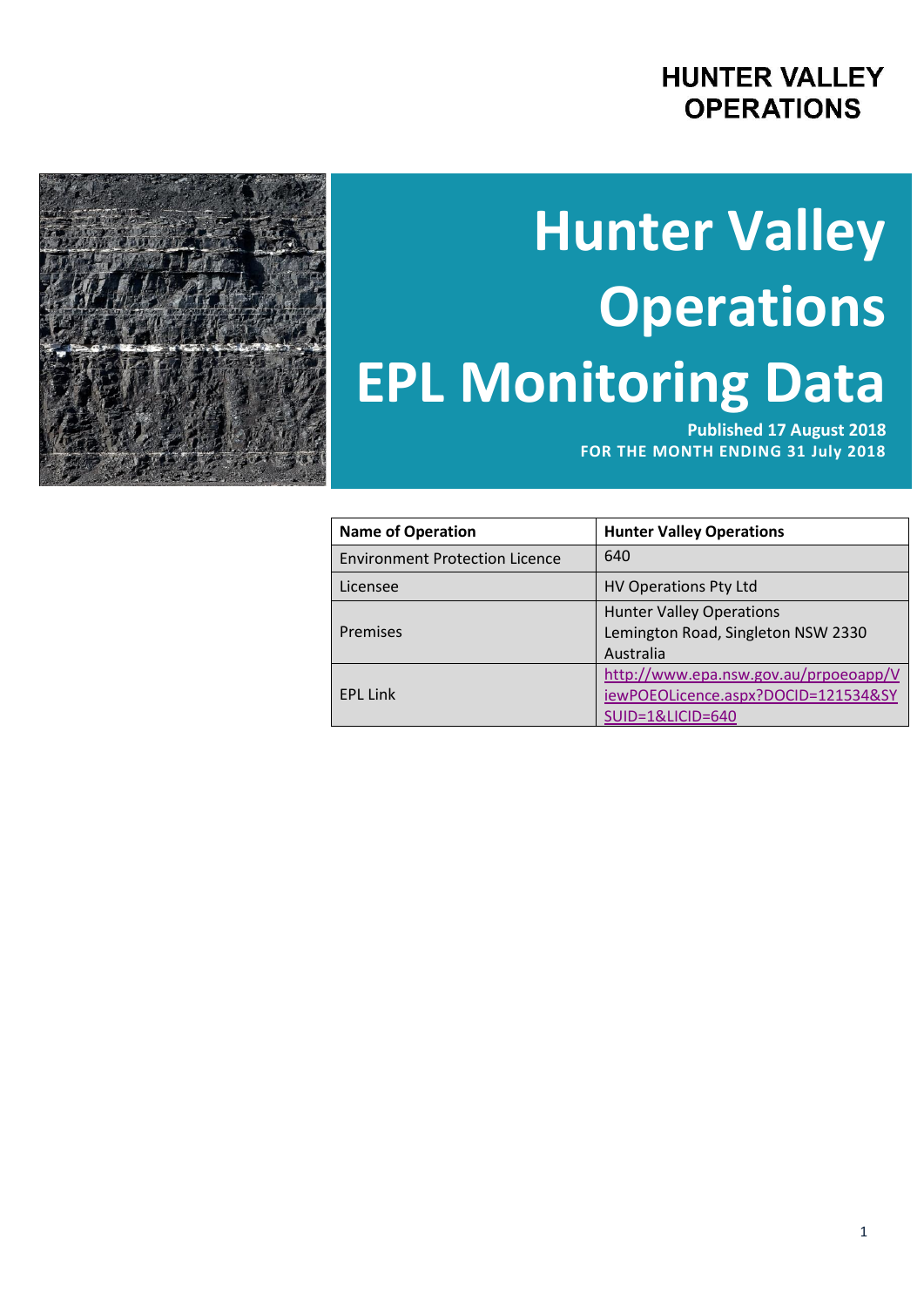### **1 INTRODUCTION**

This report has been compiled to provide a summary of environmental monitoring results for Hunter Valley Operations in accordance with Environment Protection Licence 640. This report includes all monitoring data collected in accordance with the aforementioned Licence for the period  $1<sup>st</sup>$  July – 31 $<sup>st</sup>$  July 2018.</sup>

Monitoring in this report includes:

- Air quality monitoring;
- Surface water monitoring including mine water discharge; and
- Blast monitoring.

Monitoring locations are shown in Figure 1.

## **2 AIR QUALITY**

In accordance with the requirements of Condition M2.2 (EPL 640), Hunter Valley Operations maintains a network of five PM<sub>10</sub> monitors. The following monitoring locations (EPA Monitoring Points 13, 14, 15, 16 and 17) are listed on the licence for the purpose of monitoring:

- EPA Identification Number 13 Howick
- EPA Identification Number 14 HC1
- EPA Identification Number 15 Wandewoi
- EPA Identification Number 16 Knodlers
- EPA Identification Number 17 Golden Highway

Results of Particulates (PM<sub>10</sub>) monitoring (EPA Monitoring Points 13, 14, 15, 16 and 17) are shown in Table 1. Results reported represent the 24hr average PM<sub>10</sub>, derived from 10 minute average PM<sub>10</sub> values for the period midnight to midnight, for each calendar date during the reporting period. The last sampling date was 31<sup>st</sup> July 2018; the data was obtained on the 1<sup>st</sup> August 2018.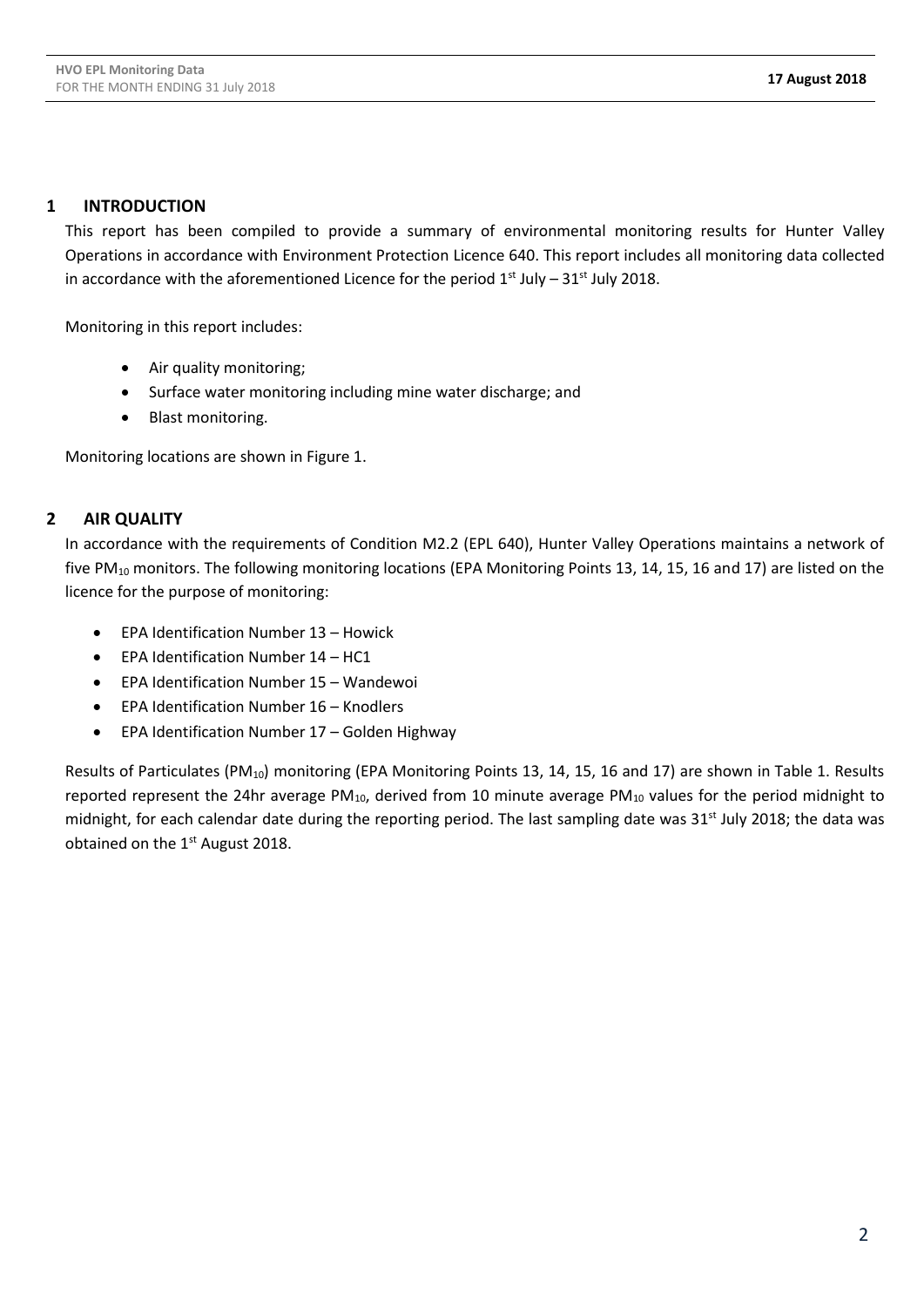# **TABLE 1: PARTICULATE MATTER <10µM MONITORING**

|             |                        | <b>Monitoring</b>                        | <b>Monitoring Point</b> |         |          |                 |                       |  |  |  |
|-------------|------------------------|------------------------------------------|-------------------------|---------|----------|-----------------|-----------------------|--|--|--|
| <b>Date</b> | <b>Unit of Measure</b> | <b>Frequency &amp;</b><br><b>Capture</b> | <b>Howick</b>           | HC1     | Wandewoi | <b>Knodlers</b> | <b>Golden Highway</b> |  |  |  |
| 1/07/2018   | $\mu$ g/m <sup>3</sup> |                                          | 24.5                    | 60.9    | 15.4     | 14.6            | 42.8                  |  |  |  |
| 2/07/2018   | $\mu$ g/m <sup>3</sup> |                                          | 23.0                    | 21.2    | 11.7     | 10.7            | 25.9                  |  |  |  |
| 3/07/2018   | $\mu$ g/m <sup>3</sup> |                                          | 33.4                    | 28.9    | 19.7     | 8.8             | 30.9                  |  |  |  |
| 4/07/2018   | $\mu$ g/m <sup>3</sup> |                                          | 27.7                    | 62.9    | 17.5     | 13.5            | 36.6                  |  |  |  |
| 5/07/2018   | $\mu$ g/m <sup>3</sup> |                                          | 19.8                    | 59.8    | 7.6      | 14.7            | 17.6                  |  |  |  |
| 6/07/2018   | $\mu$ g/m <sup>3</sup> |                                          | 23.8                    | 151.1   | 10.5     | 28.9            | 22.0                  |  |  |  |
| 7/07/2018   | $\mu$ g/m <sup>3</sup> |                                          | 15.7                    | 69.6    | $10.1\,$ | 38.8            | 14.2                  |  |  |  |
| 8/07/2018   | $\mu$ g/m <sup>3</sup> |                                          | 19.7                    | 101.4   | 9.0      | 16.5            | 14.5                  |  |  |  |
| 9/07/2018   | $\mu$ g/m <sup>3</sup> |                                          | 18.5                    | 34.3    | 14.9     | 9.2             | 25.7                  |  |  |  |
| 10/07/2018  | $\mu$ g/m <sup>3</sup> |                                          | 42.8                    | 101.6   | 18.2     | 16.5            | 35.7                  |  |  |  |
| 11/07/2018  | $\mu$ g/m <sup>3</sup> | Continuous                               | 35.2                    | 80.4    | 18.5     | 15.5            | 37.1                  |  |  |  |
| 12/07/2018  | $\mu$ g/m <sup>3</sup> |                                          | 28.9                    | 71.0    | 13.0     | 23.7            | 25.0                  |  |  |  |
| 13/07/2018  | $\mu$ g/m <sup>3</sup> |                                          | 17.6                    | 54.3    | 8.0      | 22.0            | 18.5                  |  |  |  |
| 14/07/2018  | $\mu$ g/m <sup>3</sup> |                                          | 14.1                    | 57.7    | 9.8      | 15.7            | 20.1                  |  |  |  |
| 15/07/2018  | $\mu$ g/m <sup>3</sup> |                                          | 14.6                    | 85.6    | 9.4      | 28.7            | 16.3                  |  |  |  |
| 16/07/2018  | $\mu$ g/m <sup>3</sup> |                                          | 22.9                    | 144.1   | 10.8     | 40.0            | 22.6                  |  |  |  |
| 17/07/2018  | $\mu$ g/m <sup>3</sup> |                                          | 30.3                    | 164.2   | 14.3     | 38.4            | 27.5                  |  |  |  |
| 18/07/2018  | $\mu$ g/m <sup>3</sup> |                                          | 58.5                    | 124.0   | 32.0     | 48.9            | 40.9                  |  |  |  |
| 19/07/2018  | $\mu$ g/m <sup>3</sup> |                                          | 40.3                    | 159.3   | 34.7     | 50.7            | 57.4                  |  |  |  |
| 20/07/2018  | $\mu$ g/m <sup>3</sup> |                                          | 42.5                    | 374.0   | 21.3     | 69.2            | 66.3                  |  |  |  |
| 21/07/2018  | $\mu$ g/m <sup>3</sup> |                                          | 19.7                    | $93.2*$ | 14.1     | 15.8            | 21.7                  |  |  |  |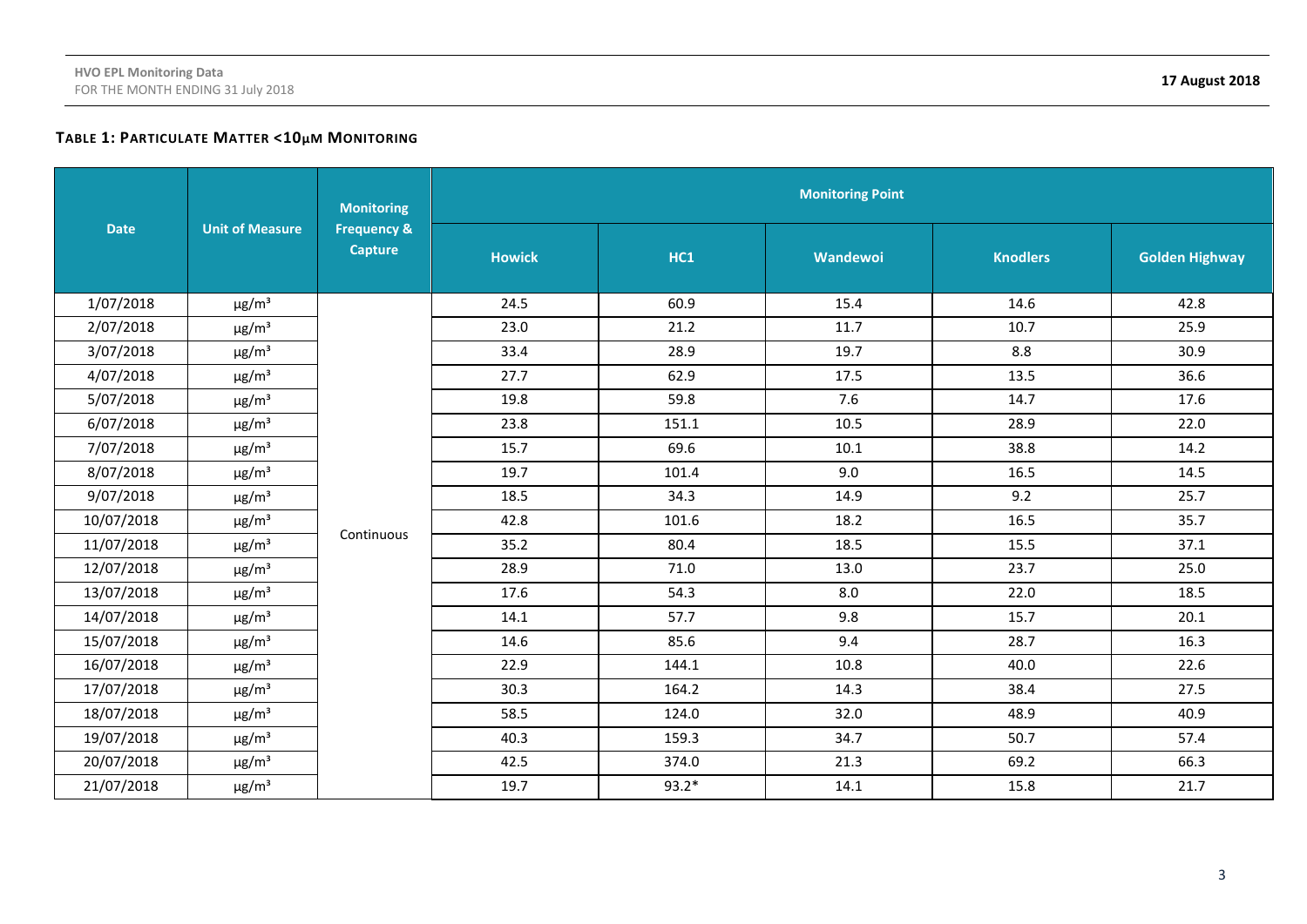| 22/07/2018              | $\mu$ g/m <sup>3</sup> |          | 41.8    | $\#$  | 20.5    | 23.1 | 51.4 |  |  |
|-------------------------|------------------------|----------|---------|-------|---------|------|------|--|--|
| 23/07/2018              | $\mu$ g/m <sup>3</sup> |          | 39.8    | 121.5 | $16.8*$ | 32.6 | 71.2 |  |  |
| 24/07/2018              | $\mu$ g/m <sup>3</sup> |          | 34.1    | 219.1 | 17.7    | 89.5 | 32.9 |  |  |
| 25/07/2018              | $\mu$ g/m <sup>3</sup> |          | 28.7    | 102.0 | 14.9    | 51.5 | 27.6 |  |  |
| 26/07/2018              | $\mu$ g/m <sup>3</sup> |          | $18.3*$ | 43.8* | 19.1    | 26.8 | 22.9 |  |  |
| 27/07/2018              | $\mu$ g/m <sup>3</sup> |          | #       | #     | 27.6    | 25.6 | 75.0 |  |  |
| 28/07/2018              | $\mu$ g/m <sup>3</sup> |          | #       | 2.5   | 42.3    | 38.7 | 54.1 |  |  |
| 29/07/2018              | $\mu$ g/m <sup>3</sup> |          | #       | 2.3   | 21.7    | 37.1 | 37.9 |  |  |
| 30/07/2018              | $\mu$ g/m <sup>3</sup> |          | #       | 2.7   | 8.8     | 20.4 | 13.3 |  |  |
| 31/07/2018              | $\mu$ g/m <sup>3</sup> |          | $6.7*$  | 62.5  | 11.2    | 32.9 | 16.1 |  |  |
| Monthly Meaningful Data |                        |          |         |       |         |      |      |  |  |
| July                    | $\mu$ g/m <sup>3</sup> | Minimum* | 6.7     | 2.3   | 7.6     | 8.8  | 13.3 |  |  |
| July                    | $\mu$ g/m <sup>3</sup> | Mean*    | 27.5    | 91.6  | 16.8    | 29.6 | 33.0 |  |  |
| July                    | $\mu$ g/m <sup>3</sup> | Maximum* | 58.5    | 374.0 | 42.3    | 89.5 | 75.0 |  |  |
| July                    | $\mu$ g/m <sup>3</sup> | Median*  | 24.5    | 71.0  | 14.9    | 25.6 | 27.5 |  |  |

# 24 hour data unavailable due to equipment or communications issue causing one or more missing 10 minute values

\*Data calculated with missing 10 minute values due to equipment or communication issue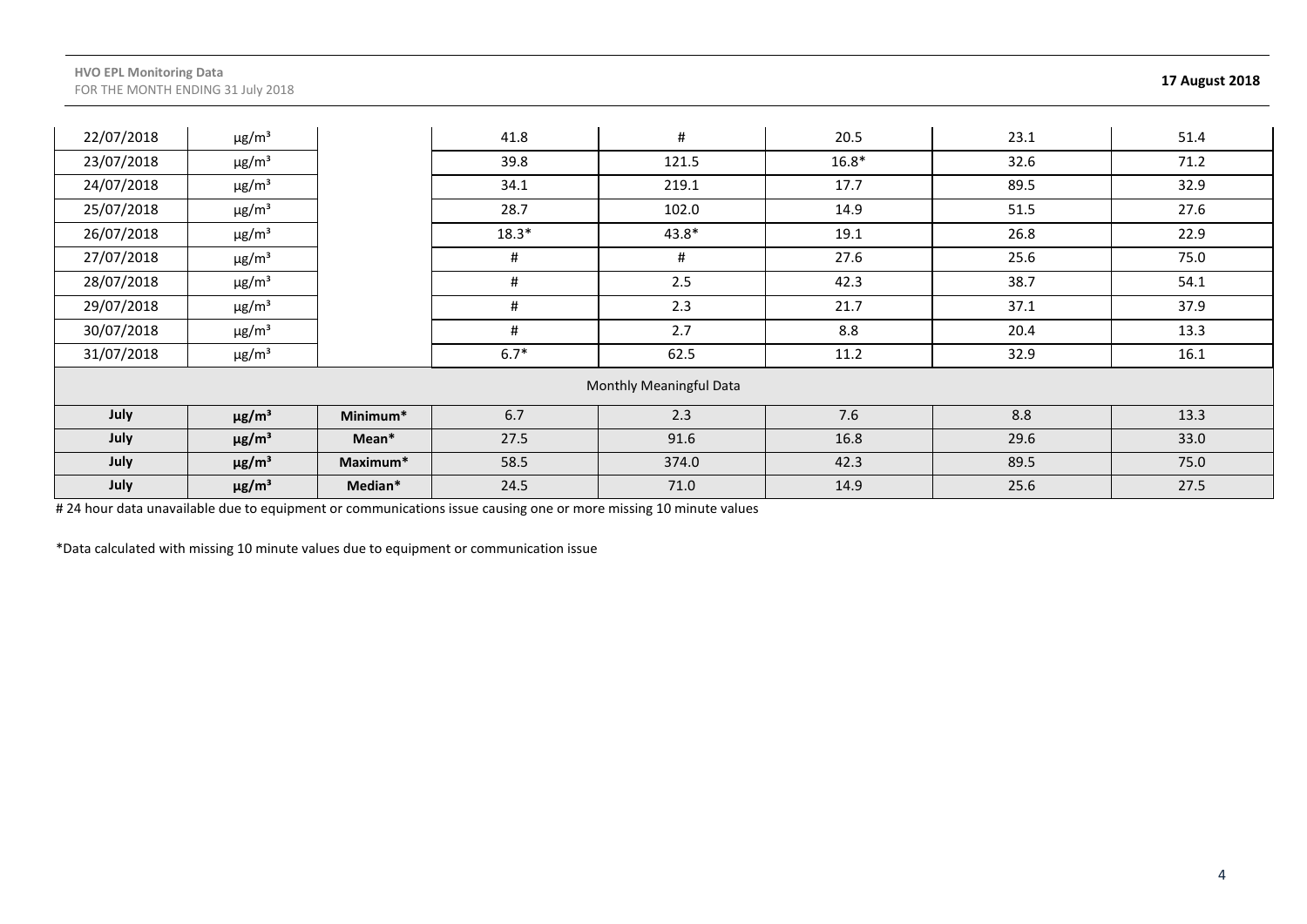### **3 SURFACE WATER**

### **3.1 Mine Water Discharge Monitoring**

HVO participates in the Hunter River Salinity Trading Scheme (HRSTS), and maintains six monitoring locations associated with this scheme (EPA Monitoring Points 3, 4, 5, 6, 7 and 8, Condition M2.3) as follows:

- EPA Identification Number 3 Discharge Pipe from Dam 11N
- EPA Identification Number 4 Discharge end of outlet pipe on Parnell's Dam
- EPA Identification Number 5 At the discharge end of the alluvial lands discharge pipeline
- EPA Identification Number 6 In Farrell's Creek within 100m, and upstream of the confluence of flow from POINT 3
- EPA Identification Number 7 In Farrell's Creek within 100m, and downstream of the confluence of flow from POINT 3
- EPA Identification Number 8 Outlet of discharge pipe from Lake James storage dam

The location of these sampling points can be viewed in Appendix A: HVO Monitoring Location Plan

Hunter Valley Operations did not receive any discharge opportunities in the reporting period and no water was discharged. As such, no samples were collected at Monitoring Points 3, 4, 5, 6, 7 and 8 during the reporting period (shown in Table 2 below).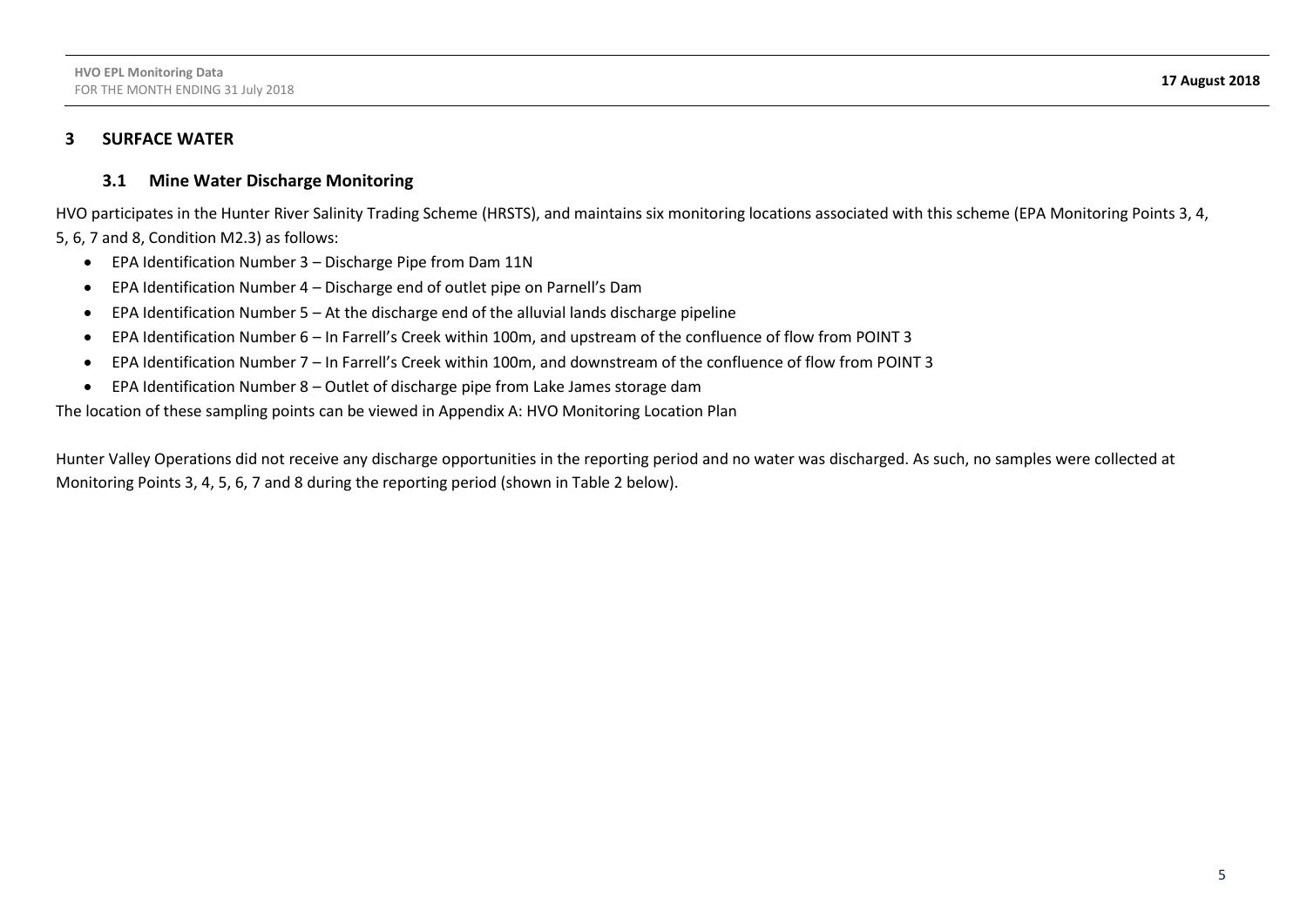# **TABLE 2: MINE WATER DISCHARGE MONITORING**

| <b>Discharge Point</b>                 | <b>Date</b> | <b>Pollutant</b>               | unit of measure             | <b>Licence Limits</b>        | No. of samples<br>required by licence | No. of samples you<br>collected and analysed |
|----------------------------------------|-------------|--------------------------------|-----------------------------|------------------------------|---------------------------------------|----------------------------------------------|
|                                        |             | <b>Electrical Conductivity</b> | microsiemens per centimetre | $\overline{\phantom{a}}$     | 0                                     | 0                                            |
| Dam 11N Discharge / EPL Point 3        | N/A         | рH                             | pH                          | $6.5 - 9.5$                  | $\Omega$                              | 0                                            |
|                                        |             | <b>Total Suspended Solids</b>  | milligrams per litre        | 120                          | 0                                     | 0                                            |
|                                        |             | <b>Electrical Conductivity</b> | microsiemens per centimetre | $\blacksquare$               | 0                                     | 0                                            |
| Parnell's Dam Discharge / EPL Point 4  | N/A         | рH                             | pH                          | $6.5 - 9.5$                  | 0                                     | 0                                            |
|                                        |             | <b>Total Suspended Solids</b>  | milligrams per litre        | 120                          | 0                                     | 0                                            |
| Alluvial Lands Discharge / EPL Point 5 | N/A         | <b>Electrical Conductivity</b> | microsiemens per centimetre | 400                          | 0                                     | 0                                            |
|                                        |             | pH                             | pH                          | $\overline{\phantom{a}}$     | 0                                     | 0                                            |
|                                        |             | <b>Total Suspended Solids</b>  | milligrams per litre        | $\overline{\phantom{a}}$     | 0                                     | 0                                            |
|                                        | N/A         | <b>Electrical Conductivity</b> | microsiemens per centimetre | $\overline{\phantom{a}}$     | 0                                     | 0                                            |
| Farrell's Creek Upstream / EPL Point 6 |             | pH                             | рH                          | $\qquad \qquad \blacksquare$ | 0                                     | 0                                            |
|                                        |             | <b>Total Suspended Solids</b>  | milligrams per litre        | $\overline{\phantom{0}}$     | 0                                     | 0                                            |
|                                        |             | <b>Electrical Conductivity</b> | microsiemens per centimetre | $\qquad \qquad \blacksquare$ | 0                                     | 0                                            |
| Farrell's Creek Downstream / EPL Point | N/A         | pH                             | pH                          | $\overline{\phantom{a}}$     | 0                                     | 0                                            |
|                                        |             | <b>Total Suspended Solids</b>  | milligrams per litre        | $\overline{\phantom{0}}$     | 0                                     | 0                                            |
|                                        |             | <b>Electrical Conductivity</b> | microsiemens per centimetre |                              | 0                                     | 0                                            |
| Lake James Discharge / EPL Point 8     | N/A         | рH                             | pH                          | $6.5 - 9.5$                  | 0                                     | 0                                            |
|                                        |             | <b>Total Suspended Solids</b>  | milligrams per litre        | 120                          | 0                                     | 0                                            |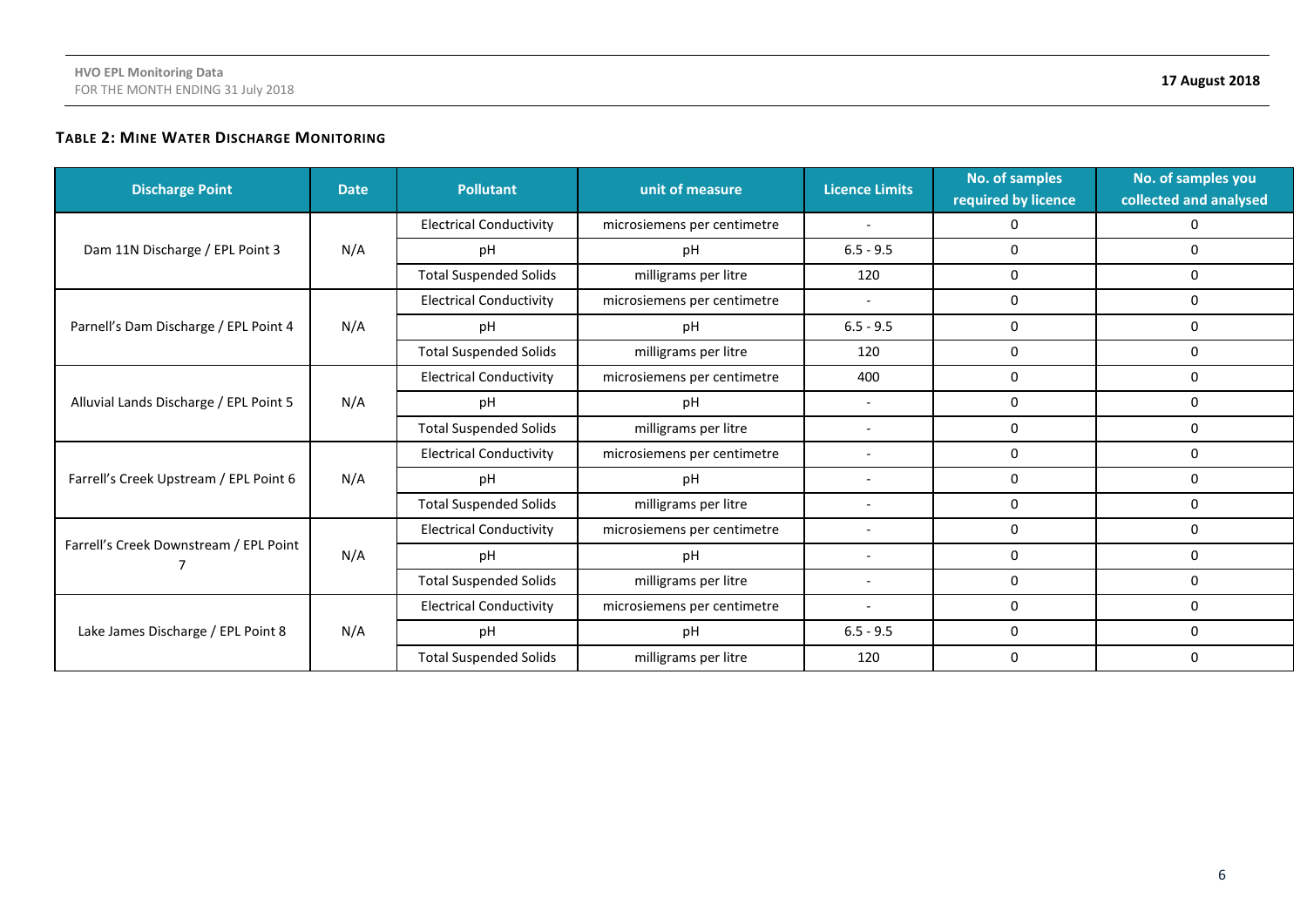#### **4 BLAST MONITORING**

In accordance with the requirements of Condition M8.1, Hunter Valley Operations maintains a network of blast monitors to measure airblast overpressure and ground vibration for all blasts carried out at HVO. The following monitoring locations (EPA Monitoring Points 9, 10, 11 and 12) are listed on the Licence for the purpose of assessing compliance with the airblast overpressure and ground vibration criteria as follows:

- EPA Identification Number 9 Jerry's Plains
- EPA Identification Number 18 Moses Crossing
- EPA Identification Number 11 Warkworth
- EPA Identification Number 12 Maison Dieu

The location of these monitors can be found in Figure 1 – Hunter Valley Operations Monitoring Locations. The last date sampled was the 31<sup>st</sup> July 2018. The data was obtained on the 6<sup>th</sup> August 2018.

Blast monitoring results are detailed in Table 3 (Airblast Overpressure) and Table 4 (Ground Vibration).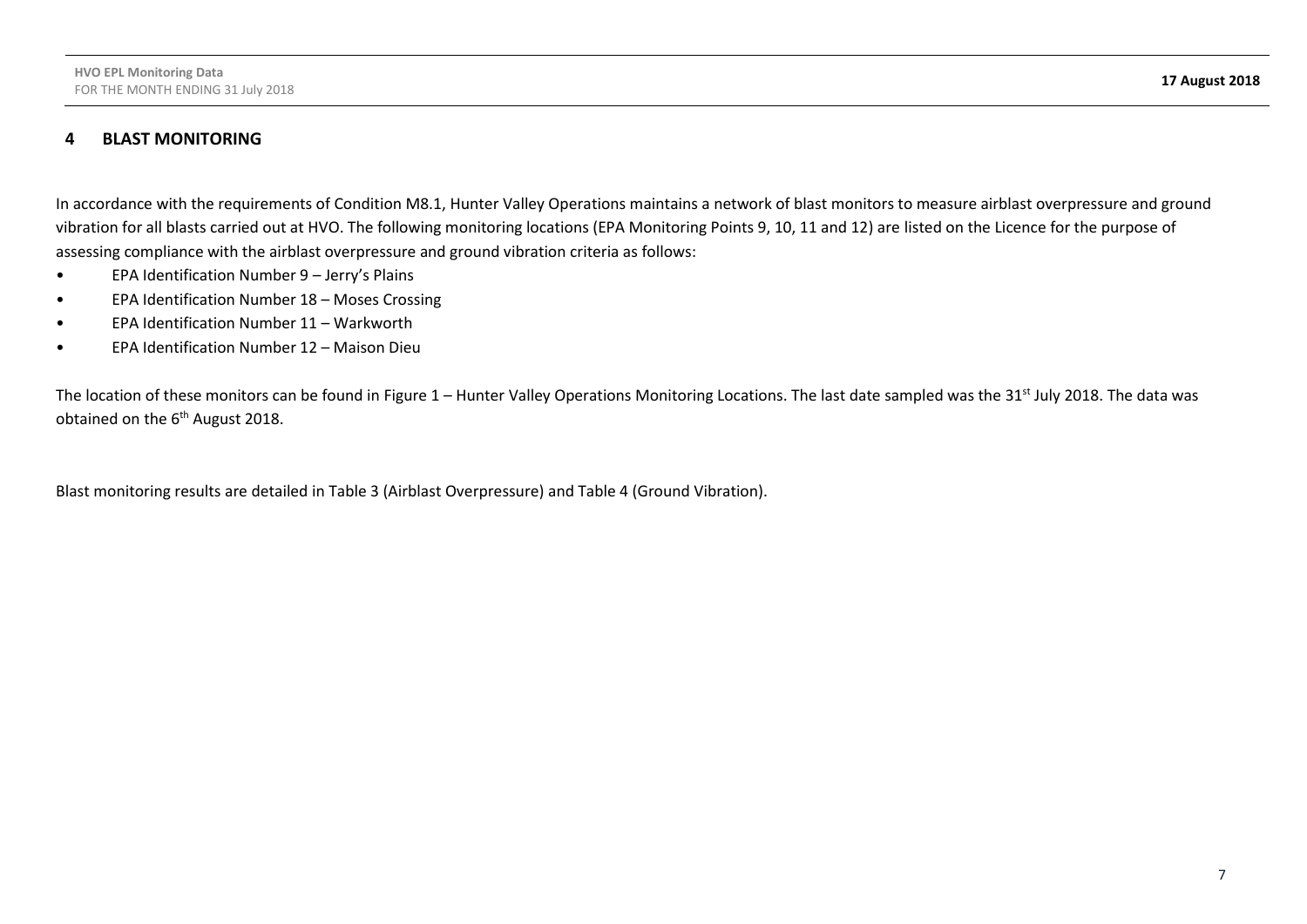# **TABLE 3: BLAST MONITORING (AIRBLAST OVERPRESSURE)**

|                          | <b>Date and Time</b> |                                  |                                                    | <b>EPL Limits</b> |                | <b>Monitoring Point</b>         |                      |                    |                  |      |
|--------------------------|----------------------|----------------------------------|----------------------------------------------------|-------------------|----------------|---------------------------------|----------------------|--------------------|------------------|------|
| <b>Blast ID</b>          |                      | <b>Unit of</b><br><b>Measure</b> | <b>Monitoring</b><br><b>Frequency</b><br>& Capture | 95% of Blasts     | 100% of Blasts | <b>Moses</b><br><b>Crossing</b> | <b>Jerrys Plains</b> | <b>Maison Dieu</b> | <b>Warkworth</b> |      |
| P206HOZ05B               | 2/07/2018 14:33      | dB(L)                            |                                                    | 115               | 120            | 101.6                           | 65.1                 | 99.0               | 97.5             |      |
| WS43MPG04A               | 9/07/2018 10:33      | dB(L)                            |                                                    | 115               | 120            | 88.9                            | 66.1                 | 98.6               | 91.4             |      |
| RW25BFA01B               | 9/07/2018 14:40      | dB(L)                            |                                                    | 115               | 120            | 95.8                            | 69.5                 | 90.7               | 91.6             |      |
| WN45LEB02B               | 10/07/2018 13:14     | dB(L)                            |                                                    | 115               | 120            | 84.0                            | 85.2                 | 83.3               | 103.7            |      |
| P120R0301A               | 10/07/2018 15:40     | dB(L)                            |                                                    |                   | 115            | 120                             | 91.3                 | 90.1               | 90.9             | 92.8 |
| RW27WHG02A               | 11/07/2018 10:49     | dB(L)                            |                                                    | 115               | 120            | 96.2                            | 94.6                 | 89.8               | 96.8             |      |
| CE10BAC04A               | 12/07/2018 12:40     | dB(L)                            |                                                    | 115               | 120            | 103.1                           | 101.2                | 105.6              | 96.5             |      |
| WS40ULP01B               | 16/07/2018 11:34     | dB(L)                            |                                                    | 115               | 120            | 88.3                            | 90.2                 | 100.6              | 86.8             |      |
| WN43UPG05C               | 16/07/2018 11:35     | dB(L)                            |                                                    | 115               | 120            | 93.1                            | 95.0                 | 106.8              | 96.1             |      |
| P206HOZ05C               | 17/07/2018 9:36      | dB(L)                            |                                                    | 115               | 120            | 97.7                            | 90.1                 | 104.2              | 103.2            |      |
| WN43LPG02A               | 19/07/2018 12:56     | dB(L)                            | All Blasts                                         | 115               | 120            | 104.4                           | 101.5                | 107.7              | 98.3             |      |
| P123M6P01A               | 21/07/2018 12:10     | dB(L)                            | 100%                                               | 115               | 120            | 90.1                            | 106.0                | 92.7               | 100.2            |      |
| P120R0301B               | 23/07/2018 13:24     | dB(L)                            |                                                    | 115               | 120            | 97.4                            | 111.0                | 100.5              | 97.0             |      |
| P123M0604A               | 26/07/2018 14:12     | dB(L)                            |                                                    | 115               | 120            | 102.3                           | 103.2                | 112.2              | 100.0            |      |
| RW37WHA01A<br>RW27WHP03A | 27/07/2018 13:15     | dB(L)                            |                                                    | 115               | 120            | 109.2                           | 103.0                | 94.0               | 97.4             |      |
| RW26BFP01A               | 27/07/2018 13:15     | dB(L)                            |                                                    | 115               | 120            | 93.8                            | 103.0                | 94.0               | 95.8             |      |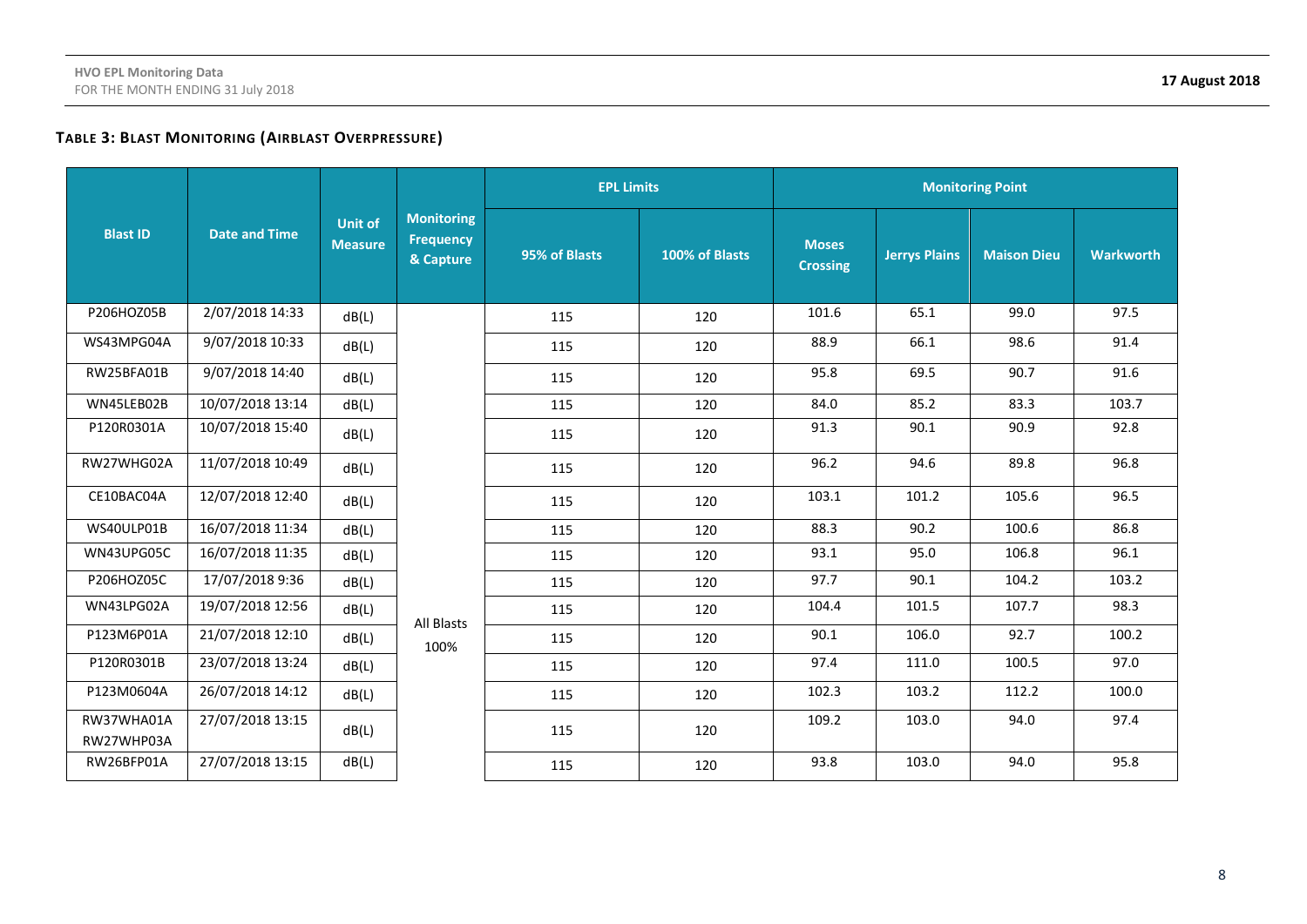#### **HVO EPL Monitoring Data** FOR THE MONTH ENDING 31 July 2018 **17 August 2018**

| P20707002A     | 27/07/2018 16:02        | dB(L) |  | 115 |     | 120 | 89.9  | 85.2  | 98.7  | 96.2  |
|----------------|-------------------------|-------|--|-----|-----|-----|-------|-------|-------|-------|
| CE10BR601A     | 28/07/2018 14:07        | dB(L) |  | 115 |     | 120 | 81.7  | 92.8  | 89.9  | 86.0  |
| WN45LEP02A     | 31/07/2018 13:02        | dB(L) |  | 115 | 120 |     | 85.8  | 103.5 | 115.5 | 84.2  |
|                | Monthly Meaningful Data |       |  |     |     |     |       |       |       |       |
| <b>Minimum</b> | July                    | dB(L) |  | 115 |     | 120 | 81.7  | 65.1  | 83.3  | 84.2  |
| Mean           | July                    | dB(L) |  | 115 |     | 120 | 94.5  | 92.4  | 98.7  | 95.3  |
| <b>Maximum</b> | July                    | dB(L) |  | 115 |     | 120 | 109.2 | 111.0 | 115.5 | 103.7 |
| <b>Median</b>  | July                    | dB(L) |  | 115 |     | 120 | 93.8  | 94.6  | 98.7  | 96.5  |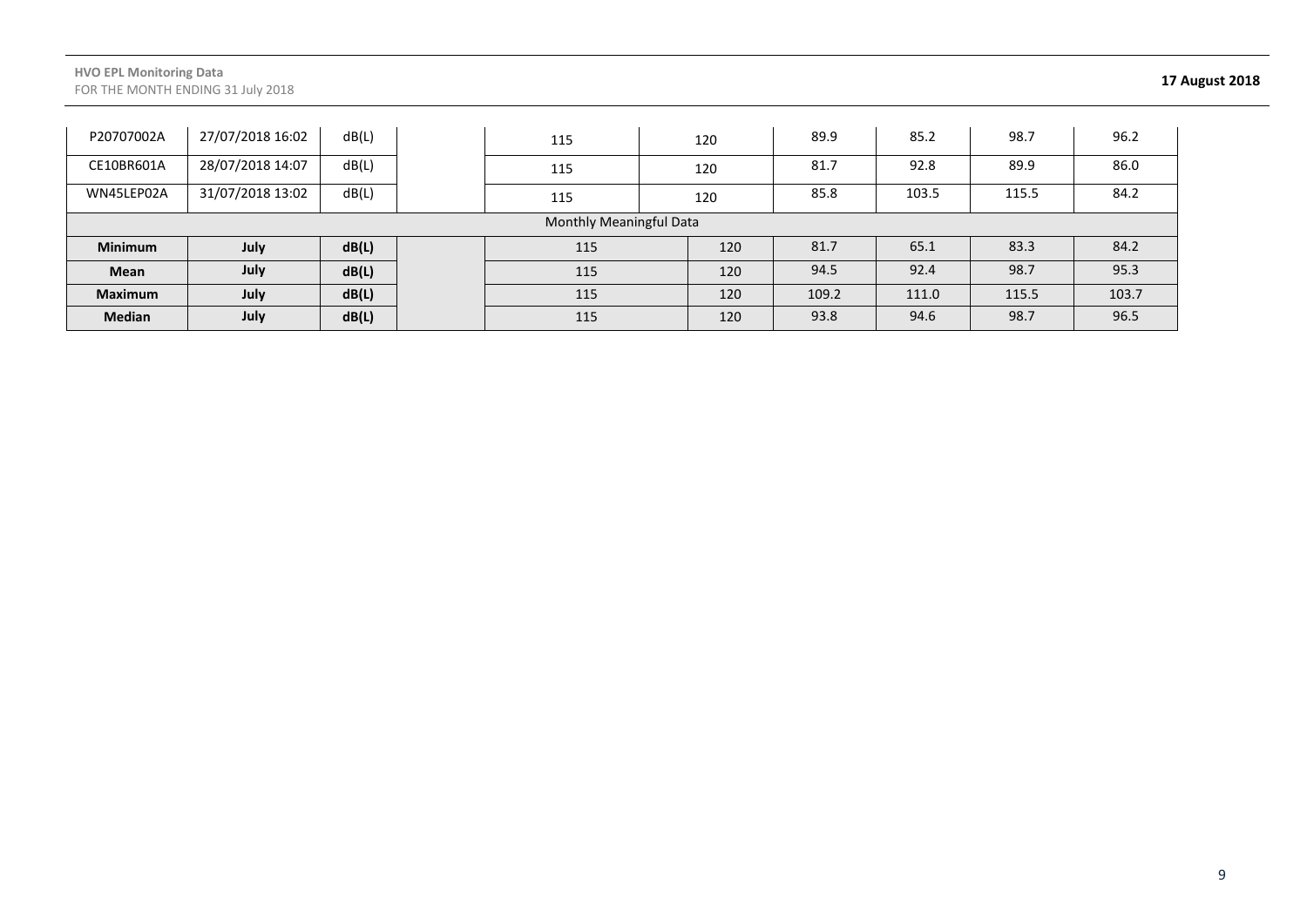# **TABLE 4: BLAST MONITORING (GROUND VIBRATION)**

|                          | <b>Date and Time</b> |                                  |                                                    | <b>EPL Limits</b> |                | <b>Monitoring Point</b>         |                      |                    |                  |      |
|--------------------------|----------------------|----------------------------------|----------------------------------------------------|-------------------|----------------|---------------------------------|----------------------|--------------------|------------------|------|
| <b>Blast ID</b>          |                      | <b>Unit of</b><br><b>Measure</b> | <b>Monitoring</b><br><b>Frequency</b><br>& Capture | 95% of Blasts     | 100% of Blasts | <b>Moses</b><br><b>Crossing</b> | <b>Jerrys Plains</b> | <b>Maison Dieu</b> | <b>Warkworth</b> |      |
| P206HOZ05B               | 2/07/2018 14:33      | mm/s                             |                                                    | 5                 | 10             | 0.09                            | 0.04                 | 0.44               | 0.51             |      |
| WS43MPG04A               | 9/07/2018 10:33      | mm/s                             |                                                    | 5                 | 10             | 0.06                            | 0.05                 | 0.03               | 0.24             |      |
| RW25BFA01B               | 9/07/2018 14:40      | mm/s                             |                                                    | $5\phantom{.}$    | 10             | 0.16                            | 0.08                 | 0.07               | 0.15             |      |
| WN45LEB02B               | 10/07/2018 13:14     | mm/s                             |                                                    | 5                 | 10             | 0.04                            | 0.08                 | 0.04               | 0.38             |      |
| P120R0301A               | 10/07/2018 15:40     | mm/s                             |                                                    |                   | 5              | 10                              | 0.19                 | 0.11               | 0.23             | 0.33 |
| RW27WHG02A               | 11/07/2018 10:49     | mm/s                             |                                                    | 5                 | 10             | 0.16                            | 0.05                 | 0.04               | 0.10             |      |
| CE10BAC04A               | 12/07/2018 12:40     | mm/s                             |                                                    | 5                 | 10             | 0.04                            | 0.04                 | 0.05               | 0.16             |      |
| WS40ULP01B               | 16/07/2018 11:34     | mm/s                             |                                                    | 5                 | 10             | 0.08                            | 0.10                 | 0.05               | 0.19             |      |
| WN43UPG05C               | 16/07/2018 11:35     | mm/s                             |                                                    | 5                 | 10             | 0.03                            | 0.03                 | 0.03               | 0.04             |      |
| P206HOZ05C               | 17/07/2018 9:36      | mm/s                             |                                                    | 5                 | 10             | 0.11                            | 0.06                 | 0.84               | 0.70             |      |
| WN43LPG02A               | 19/07/2018 12:56     | mm/s                             | All Blasts<br>100%                                 | 5                 | 10             | 0.06                            | 0.11                 | 0.06               | 0.11             |      |
| P123M6P01A               | 21/07/2018 12:10     | mm/s                             |                                                    | 5                 | 10             | 0.12                            | 0.06                 | 0.07               | 0.17             |      |
| P120R0301B               | 23/07/2018 13:24     | mm/s                             |                                                    | 5                 | 10             | 0.17                            | 0.09                 | 0.22               | 0.60             |      |
| P123M0604A               | 26/07/2018 14:12     | mm/s                             |                                                    | 5                 | 10             | 0.37                            | 0.14                 | 0.22               | 0.50             |      |
| RW37WHA01A<br>RW27WHP03A | 27/07/2018 13:15     | mm/s                             |                                                    | 5                 | 10             | 0.29                            | 0.08                 | 0.06               | 0.24             |      |
| RW26BFP01A               | 27/07/2018 13:15     | mm/s                             |                                                    | 5                 | 10             | 0.13                            | 0.05                 | 0.06               | 0.17             |      |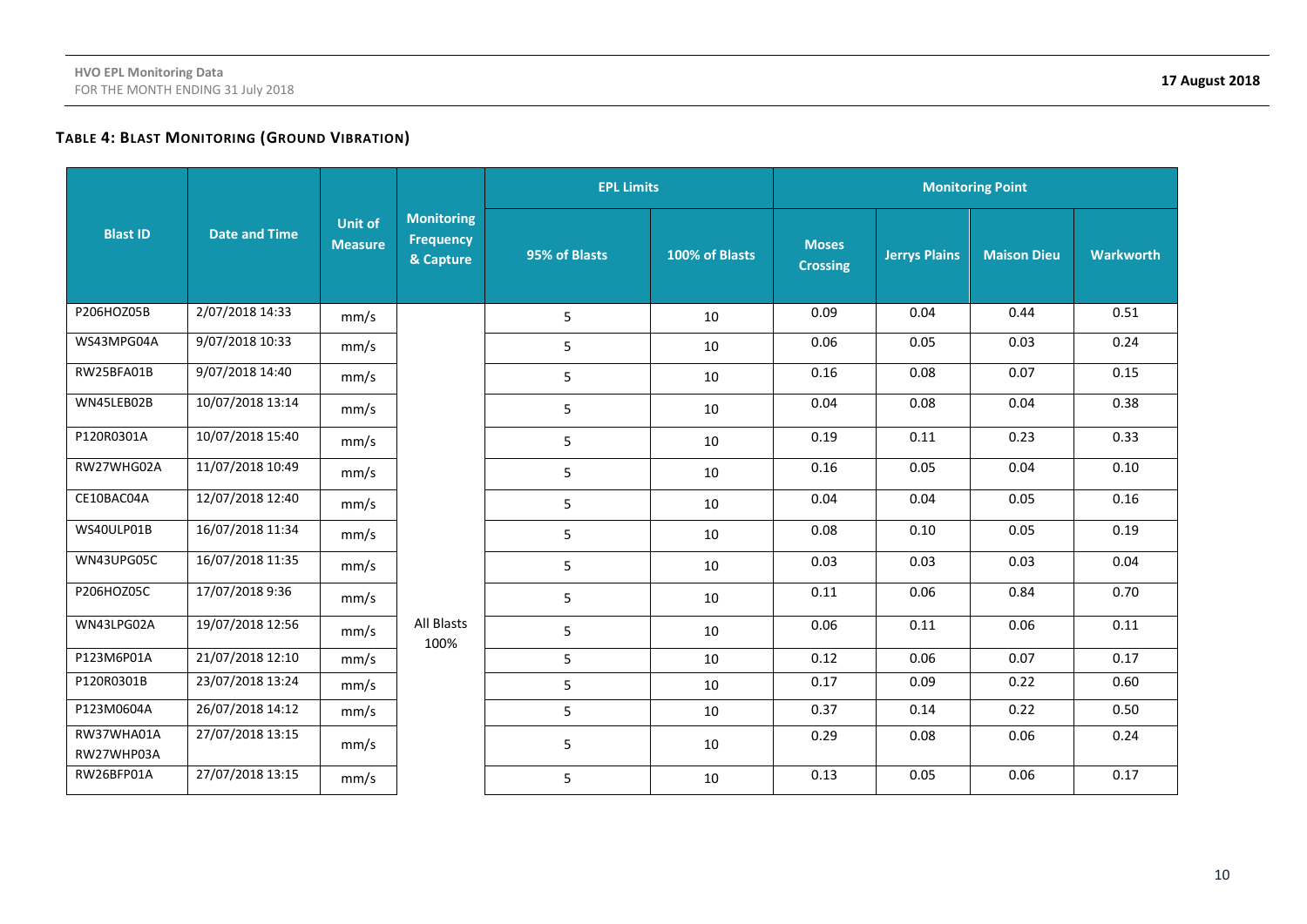#### **HVO EPL Monitoring Data** FOR THE MONTH ENDING 31 July 2018 **17 August 2018**

| P20707002A                     | 27/07/2018 16:02 | mm/s |  |  | 10 |    | 0.03 | 0.03 | 0.05 | 0.13 |
|--------------------------------|------------------|------|--|--|----|----|------|------|------|------|
| CE10BR601A                     | 28/07/2018 14:07 | mm/s |  |  | 10 |    | 0.03 | 0.03 | 0.02 | 0.10 |
| WN45LEP02A                     | 31/07/2018 13:02 | mm/s |  |  | 10 |    | 0.08 | 0.16 | 0.07 | 0.07 |
| <b>Monthly Meaningful Data</b> |                  |      |  |  |    |    |      |      |      |      |
| <b>Minimum</b>                 | July             | mm/s |  |  |    | 10 | 0.03 | 0.03 | 0.02 | 0.04 |
| Mean                           | July             | mm/s |  |  |    | 10 | 0.12 | 0.07 | 0.14 | 0.26 |
| <b>Maximum</b>                 | July             | mm/s |  |  |    | 10 | 0.37 | 0.16 | 0.84 | 0.70 |
| <b>Median</b>                  | July             | mm/s |  |  |    | 10 | 0.09 | 0.06 | 0.06 | 0.17 |